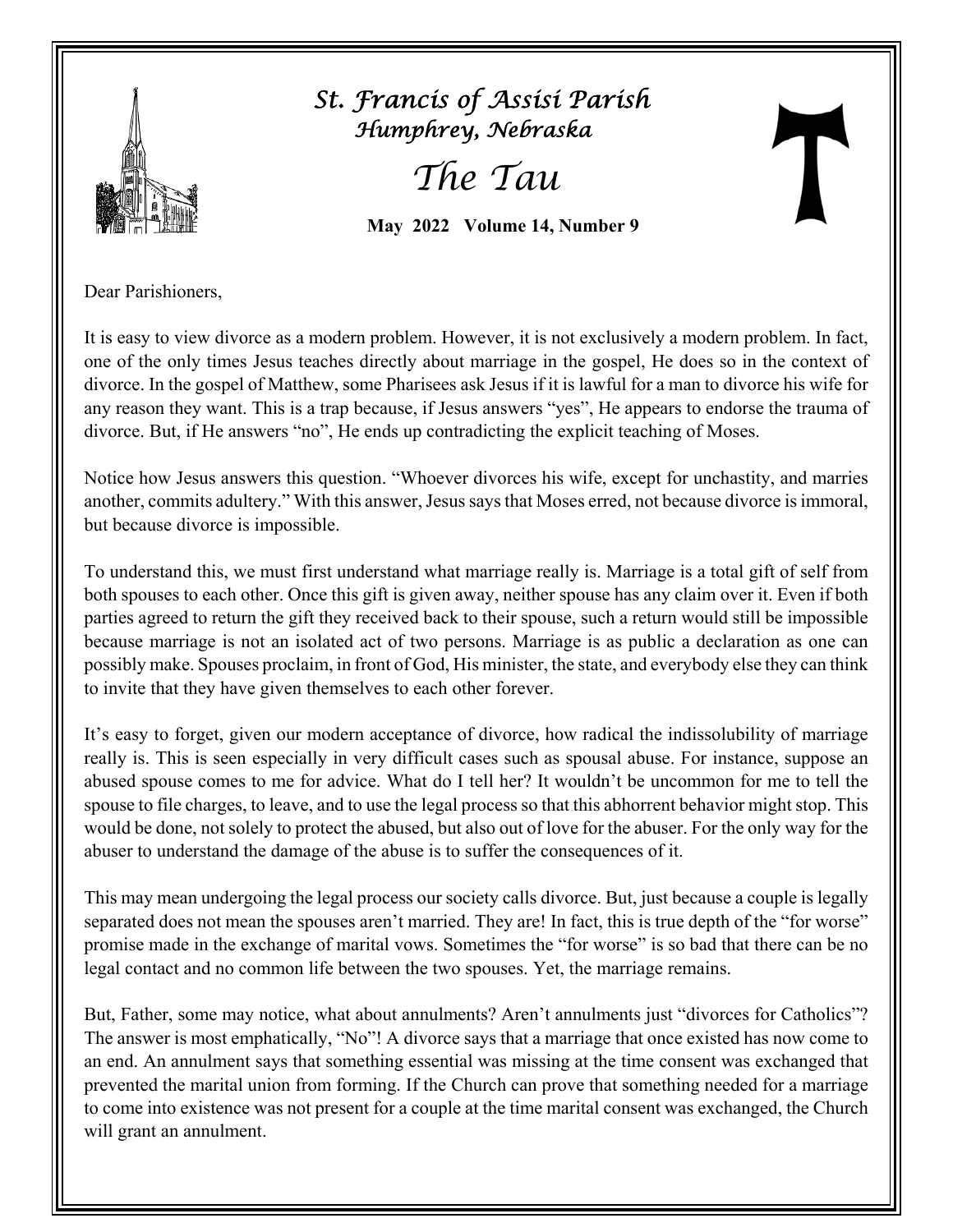The Church, however, always presumes that any marriage is valid until it is proven to be invalid. Since the minister of the sacrament of marriage is the couple exchanging consent, the Church must presume that the couple knows what they are doing. Thus, whenever consent is exchanged, whether it is in a Church, down at the river, or on a Vegas bender, the Church is forced to take it seriously, even if the couple does not.

In Christ,

 $Ff$ 

Rev. Eric Olsen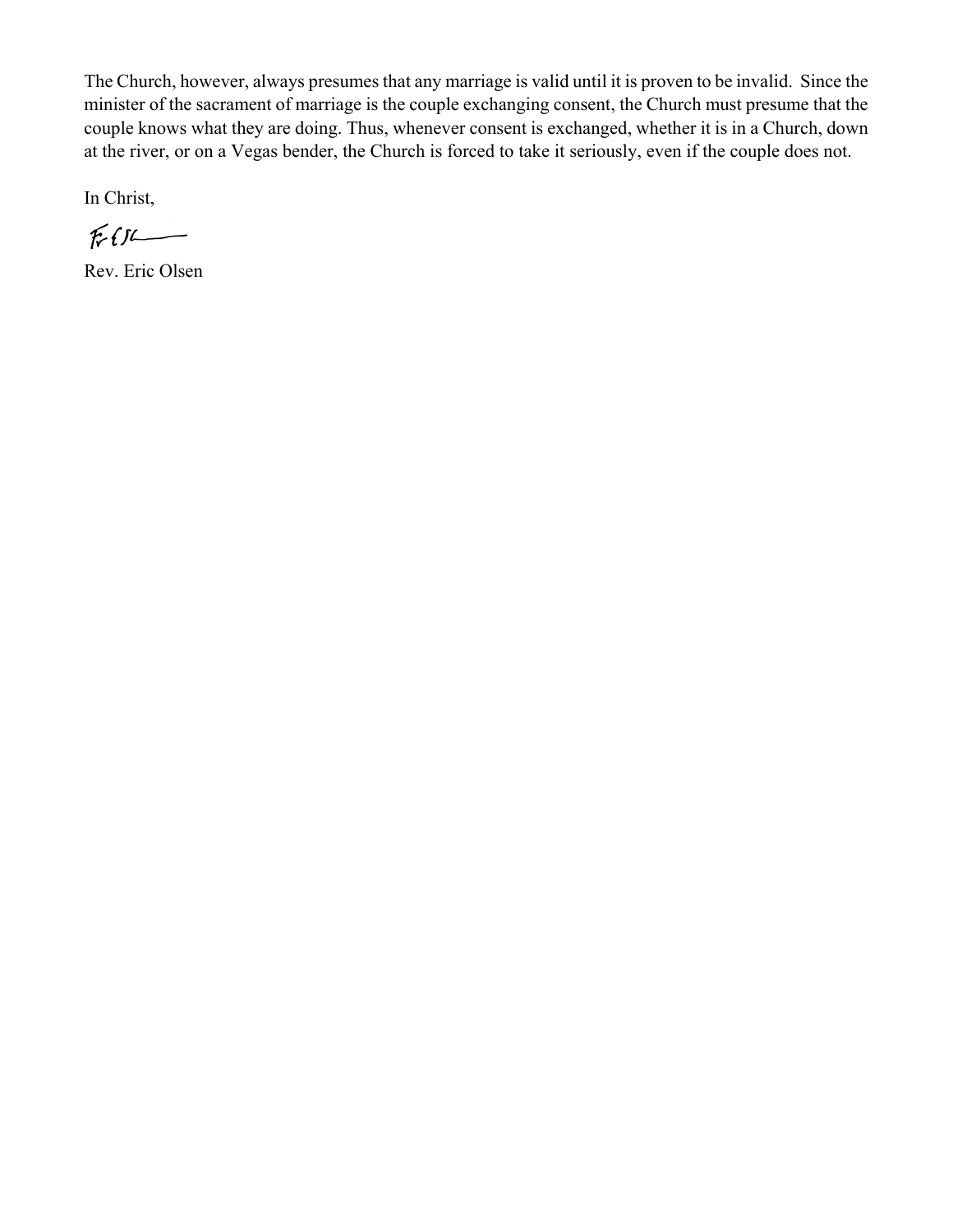# May 2022

| <b>Sun</b>                                                                                                                | <b>Mon</b>                                                                                                                     | <b>Tue</b>                                                                                                                                                                   | <b>Wed</b>                                                                        | <b>Thu</b>                                                                                                                                                                                                                              | Fri                                                                                                   | <b>Sat</b>                                                                               |
|---------------------------------------------------------------------------------------------------------------------------|--------------------------------------------------------------------------------------------------------------------------------|------------------------------------------------------------------------------------------------------------------------------------------------------------------------------|-----------------------------------------------------------------------------------|-----------------------------------------------------------------------------------------------------------------------------------------------------------------------------------------------------------------------------------------|-------------------------------------------------------------------------------------------------------|------------------------------------------------------------------------------------------|
| 1<br>*1 PM-First<br>Communion<br>*7 PM-"Rosary for<br>Peace & Unity" in<br>Church                                         | $\overline{2}$<br>*8 AM-GS Mass<br>$*10$ AM-JH TR<br>Conf. Meet @<br>Fullerton<br>*4th Ouarter Tuition<br>Payments Due         | 3<br>*8 AM-GS Mass<br>*May Crowning<br>After 8 AM Mass<br>*District ACT for<br>Juniors @ St. Francis<br>*1 PM-3:30 PM-FFA<br>Ag in the Park<br>*6:30 PM-GS Spring<br>Concert | 4<br>*8 AM-GS Mass<br>*9 AM-TR @<br>Humphrey                                      | 5<br>*Natl Day of Prayer<br>*8 AM-HS Mass<br>*8:30 AM-7 PM-<br>Adoration<br>*2nd Gr. Field Trip<br>to Trinity Heights<br>*10 AM-Golf Conf.<br>Meet @ Indianhead<br>GC, Grand Island<br>*6:30 PM-HS<br>Awards Night<br>*7 PM-Benediction | 6<br>*8 AM-5 PM-<br>Adoration<br>*8 AM-GS Mass<br>*9 AM-Golf $\omega$<br>Stanton<br>*5 PM-Benediction | 7<br>*1 PM-Graduation<br>Mass<br>*Right-To-Life<br>Selling Roses After<br>Mass           |
| 8<br>*Mothers Day<br>*Right-To-Life<br>Selling Roses After<br>Mass<br>*7 PM-"Rosary for<br>Peace & Unity" in<br>Church    | 9<br>*8 AM-GS Mass<br>*Preschool<br>Graduation<br>*GS Track & Field<br>Day<br>*Sophomore Field<br>Trip to CCC                  | 10<br>*8 AM-GS Mass<br>$*10$ AM-Golf $\omega$<br>Fullerton<br>*6:30 PM-JH Awards<br>Night                                                                                    | 11<br>*7:30 AM-FFA<br>Meeting<br>*8 AM-GS Mass<br>*7 PM-School Board<br>Meeting   | 12<br>*8 AM-HS Mass<br>*8:30 AM-7 PM-<br>Adoration<br>*TR Districts @<br>Humphrey<br>*7 PM-Benediction<br>*7:30 PM-Knights<br>of Columbus<br>Meeting                                                                                    | 13<br>*8 AM-GS Mass<br>*STAR Testing<br>Ends<br>*3rd Grade Field<br>Trip to Ash Falls                 | 14<br>*FFA City Spring<br>Cleanup &<br>Electronics<br>Collection                         |
| 15<br>*7 PM-"Rosary for<br>Peace & Unity" in<br>Church                                                                    | 16<br>*8 AM-GS Mass<br>*AR Store<br>*Golf Districts @<br>Indian Trails GC,<br>Beemer<br>*7 PM-Athletic<br><b>Board Meeting</b> | 17<br>*8 AM-GS Mass<br>*6th Grade<br>Graduation @ 8 AM<br>Mass<br>*NO PM Bus Service<br>*5th Grade Field Trip                                                                | 18<br>*Last Day of School<br>*8 AM-GS Mass<br>*NO Bus Service<br>*12 PM-Dismissal | 19<br>*Parish Office<br><b>Summer Hours</b><br>Begin (Tues.-Fri,<br>8 AM-12 PM)<br>*8:30 AM-7 PM-<br>Adoration<br>*7 PM-Benediction                                                                                                     | 20<br>*State TR                                                                                       | 21<br>*State TR<br>*2 PM-Carson<br>Weidner & Hannah<br>Kasik Wedding                     |
| 22<br>*7 PM-"Rosary for<br>Peace & Unity" in<br>Church                                                                    | 23                                                                                                                             | 24<br>*State Golf<br>*9 AM-3 PM-Drama<br>Camp<br>*7 PM-Finance<br>Meeting                                                                                                    | 25<br>*State Golf<br>*9 AM-3 PM-Drama<br>Camp                                     | 26<br>*Feast of the<br>Ascension of the<br>Lord<br>*Parish Office<br>Closed<br>*8:30 AM-7 PM-<br>Adoration<br>*9 AM-3 PM-Drama<br>Camp<br>*7 PM-Benediction                                                                             | 27                                                                                                    | 28<br>*Alumni Banquet<br>*Archdiocese<br>Catholic Comm.<br>Campaign Collection<br>@ Mass |
| 29<br>*Archdiocese<br>Catholic Comm.<br>Campaign Collection<br>@ Mass<br>*7 PM-"Rosary for<br>Peace & Unity" in<br>Church | 30<br>*Memorial Day                                                                                                            | 31                                                                                                                                                                           |                                                                                   |                                                                                                                                                                                                                                         |                                                                                                       |                                                                                          |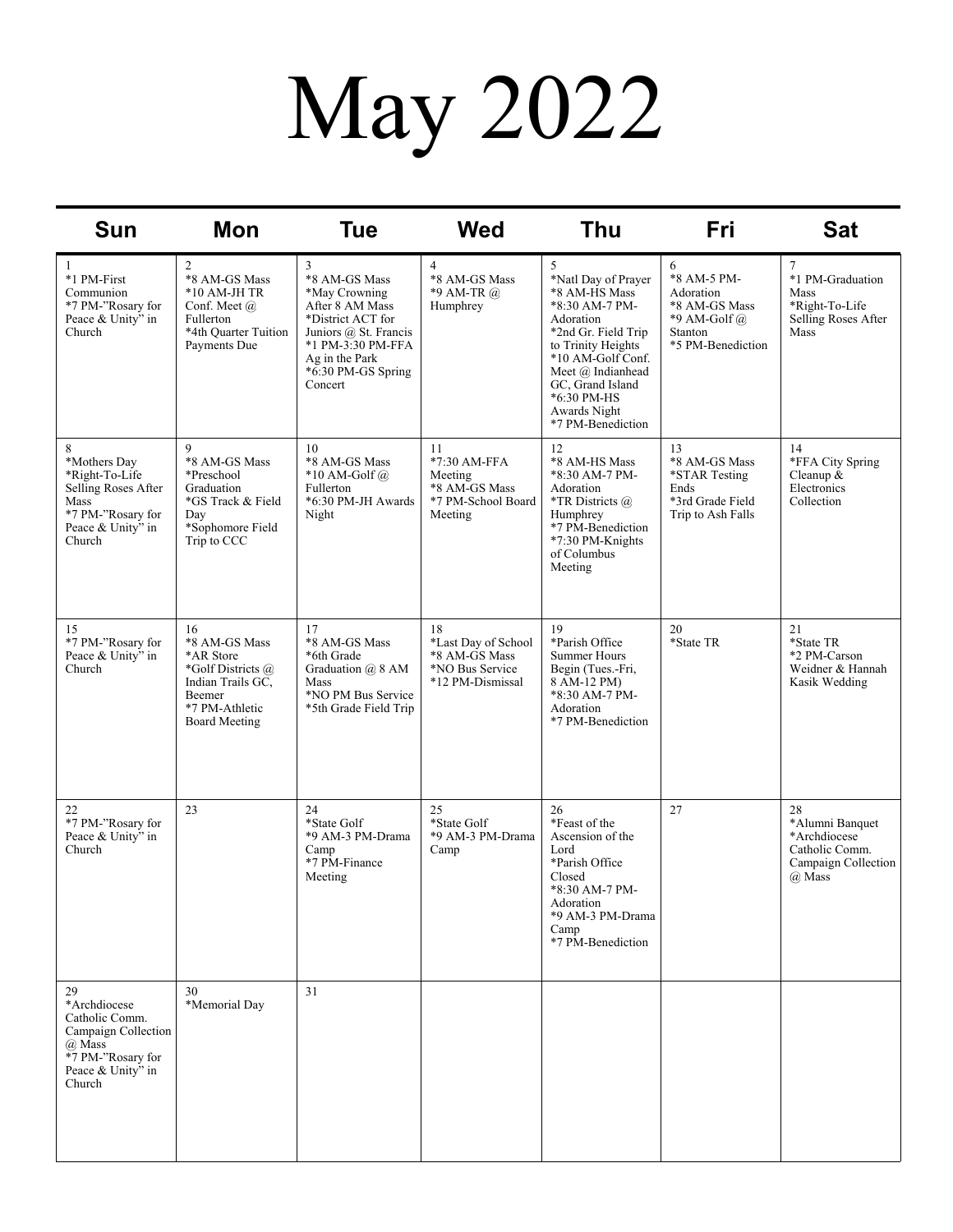| <b>Sunday</b>                                            | <b>Monday</b>                                                          | <b>Tuesday</b>                                 | Wednesday                                  | <b>Thursday</b>                               | <b>Friday</b>                                       | <b>Saturday</b>                                                        |
|----------------------------------------------------------|------------------------------------------------------------------------|------------------------------------------------|--------------------------------------------|-----------------------------------------------|-----------------------------------------------------|------------------------------------------------------------------------|
|                                                          | <b>May 2022</b>                                                        |                                                |                                            |                                               |                                                     |                                                                        |
|                                                          | 2                                                                      | 3                                              | 4                                          | 5                                             | 6                                                   | $\overline{7}$                                                         |
| 10am For The People Of<br>The Cluster Parishes           | 8am + Pauline Sander                                                   | 8am + Paul Ternus &<br>+Virgil & +Phyllis Kuta | 8am +Greg Weidner (A)                      | 8am +Kelly Korth (A)                          | 8am Souls of the<br>faithfully departed             | <b>Graduation Mass</b><br>1pm Graduates, +Rich<br>Wegener & +Dan Engel |
| <b>First Communion Mass</b><br>1pm First<br>Communicants |                                                                        |                                                |                                            |                                               | +Alice Jarecki<br>+Mary Jean Schrant<br>+Agnes Kuta | 5:30pm L/D +Alvin &<br>Shirley Fischer Family &<br>+Terry McPhillips   |
| 8                                                        | 9                                                                      | 10                                             | 11                                         | 12                                            | 13                                                  | 14                                                                     |
| 10am L/D Paul & Bonnie<br>Ramaekers Family               | 8am L/D Paul & Bonnie<br>Ramaekers Family &<br>+Rich Wegener           | 8am L/D +James Foster<br>Family                | 8am L/D Ken & Jane<br><b>Backes Family</b> | 8am +Kelly Korth                              | 8am + Paul Ternus                                   | 5:30pm +Esther Krings                                                  |
| 15                                                       | 16                                                                     | 17                                             | 18                                         | 19                                            | 20                                                  | 21                                                                     |
| 10am L/D +Ed & +Clara<br><b>Backes Family</b>            | 8am L/D Dan Korus<br>Family                                            | 8am +Pauline Sander                            | 8am +Marcelline Foltz                      | 8am +Larry Gilmore                            | 8am L/D + Edna<br><b>Widhalm Family</b>             | 5:30pm +Kelly Korth                                                    |
| 22                                                       | 23                                                                     | 24                                             | 25                                         | 26 Ascension of Jesus                         | 27                                                  | 28                                                                     |
| 10am + Paul Ternus                                       | 8am L/D +Ludwig &<br>+Viola Wemhoff Family                             | 8am +Harold<br>Frauendorfer                    | 8am +Karen L. Weidner<br>(A)               | 8am For The People Of<br>The Cluster Parishes | 8am +Mike Leick                                     | 5:30pm For The People<br>Of The Cluster Parishes                       |
|                                                          |                                                                        |                                                |                                            | 7pm +Todd Preister &<br>+Charles Kresha       |                                                     |                                                                        |
| 29                                                       | <b>Memorial Day</b><br>30                                              | 31                                             |                                            |                                               |                                                     |                                                                        |
| 10am +Kerry Korth (A)                                    | 8am Special Intention &<br>Joe & Lori Classen<br>(30 <sup>th</sup> WA) | 8am +Bro. Tom<br>Eisenmenger                   |                                            |                                               |                                                     |                                                                        |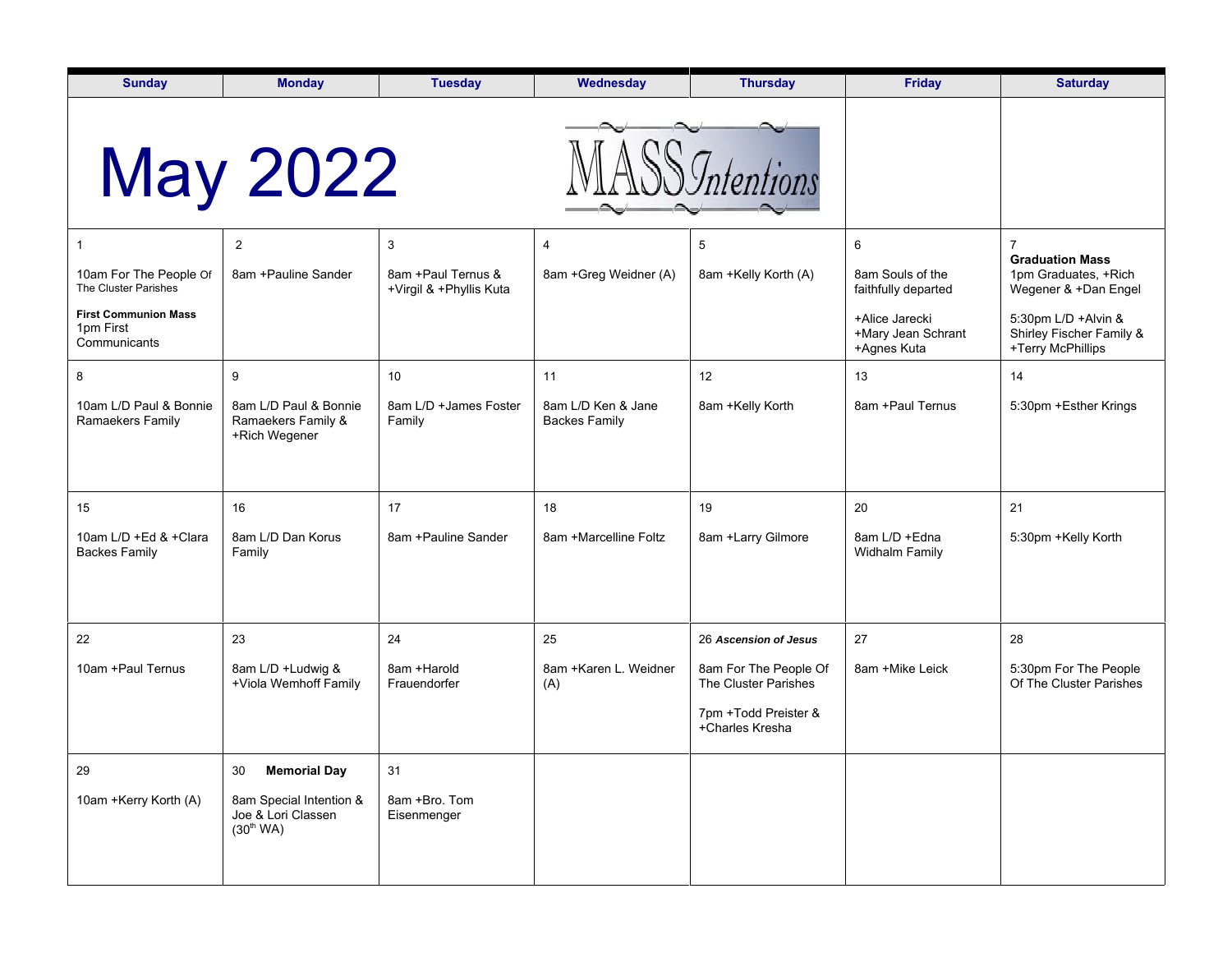| <b>Sunday</b>                                                                                                                                | <b>Monday</b>                                                                                                    | <b>Tuesday</b>                                                                                                                 | <b>Wednesday</b>                                                                                            | <b>Thursday</b>                                                                   | <b>Friday</b>                                                                     | <b>Saturday</b>                                                        |
|----------------------------------------------------------------------------------------------------------------------------------------------|------------------------------------------------------------------------------------------------------------------|--------------------------------------------------------------------------------------------------------------------------------|-------------------------------------------------------------------------------------------------------------|-----------------------------------------------------------------------------------|-----------------------------------------------------------------------------------|------------------------------------------------------------------------|
| <b>May 2022</b><br>St. Francis of Assisi Parish Birthdays                                                                                    |                                                                                                                  |                                                                                                                                |                                                                                                             |                                                                                   |                                                                                   |                                                                        |
| 1<br><b>Wyatt Brandl</b><br>Hayes Droescher<br>Theresa Hastreiter<br>Nyla Kessler<br>Keith Pfeifer<br>Joyce Ternus                           | $\overline{2}$<br>Nancy Bender<br>Ron Brandl<br>Joe Dohman<br>Lori Eisenmenger<br>Sheila Goetsch<br>Stan Wemhoff | 3<br>Dorothy Brandt<br>Lisa Engel                                                                                              | 4<br>Sue Hanzel<br>Ava Hastreiter                                                                           | 5<br>Sadie Anderson<br>Mollie Groteluschen<br><b>Addison Larson</b>               | 6<br><b>Carl Schneider</b>                                                        | $\overline{7}$<br><b>Brenda Foltz</b><br>Kali Jarosz<br>Paul Ramaekers |
| 8 Brooke Bode<br>Tammy Classen<br>Glenn Heinen<br>Kiley Heinen<br><b>Cory Preister</b><br>Jordi Reichmuth<br>Miranda Svitak<br>Doris Wemhoff | 9<br>Cory Hastreiter                                                                                             | 10<br>Keith Krings<br>Lenore Wemhoff                                                                                           | 11<br>Kristina Brandl<br>Rebecca Classen<br>Melissa Howard<br>Jameson Small<br>Max Wegener<br>Kelly Wemhoff | 12<br>Preston Wiehn                                                               | 13<br><b>Kevin Brandl</b>                                                         | 14<br>Jennifer Abner<br>Harrison Howard<br>Loretta (Mylen) Wegener     |
| 15                                                                                                                                           | 16<br>Cheryl German<br>Jonathan Kosch<br>Joseph Kosch<br>Jim Schrant                                             | 17<br>Mary Ann Bender<br>Harper Jarosz<br>Sue Zach                                                                             | 18<br><b>Richard Bender</b><br>Kaylee Stricklin                                                             | 19<br><b>Steve Brockhaus</b><br><b>Melissa Preister</b><br><b>Eric Kessler</b>    | 20<br>Josephine Classen<br><b>Elaine Gilsdorf</b><br>Kasen Werner<br>Erica Wessel | 21<br>Lois Gronenthal                                                  |
| 22<br>Jane Kastl<br><b>Brandon Weidner</b>                                                                                                   | 23<br>Randy Foltz<br><b>Brad Stallbaumer</b><br><b>Shelby Ternus</b><br><b>Whitney Wegener</b>                   | 24<br>LeeAnn Adams<br>Eric Frauendorfer<br>Nick Frauendorfer<br>Kathy Gilsdorf<br><b>Bev Gronenthal</b><br><b>Steve Wieser</b> | 25<br><b>Greg Mundil</b><br><b>Bailee Ott</b>                                                               | 26<br><b>Carrie Hastreiter</b><br>Crstyal Ott<br>Jolie Wegener<br>Mikalya Wemhoff | 27<br>Kelly Brandl<br><b>Landon Foltz</b><br>Andrea Hassenstab                    | 28<br>Jim Foltz<br><b>Tim Foltz</b><br>Andi Korth<br>Ellie Morfeld     |
| 29<br><b>Mark Brockhaus</b><br><b>Tim Huettner</b>                                                                                           | 30<br>Ardith Schueth                                                                                             | 31<br>Hudson Groteluschen<br>Carolyn Korth                                                                                     |                                                                                                             |                                                                                   |                                                                                   |                                                                        |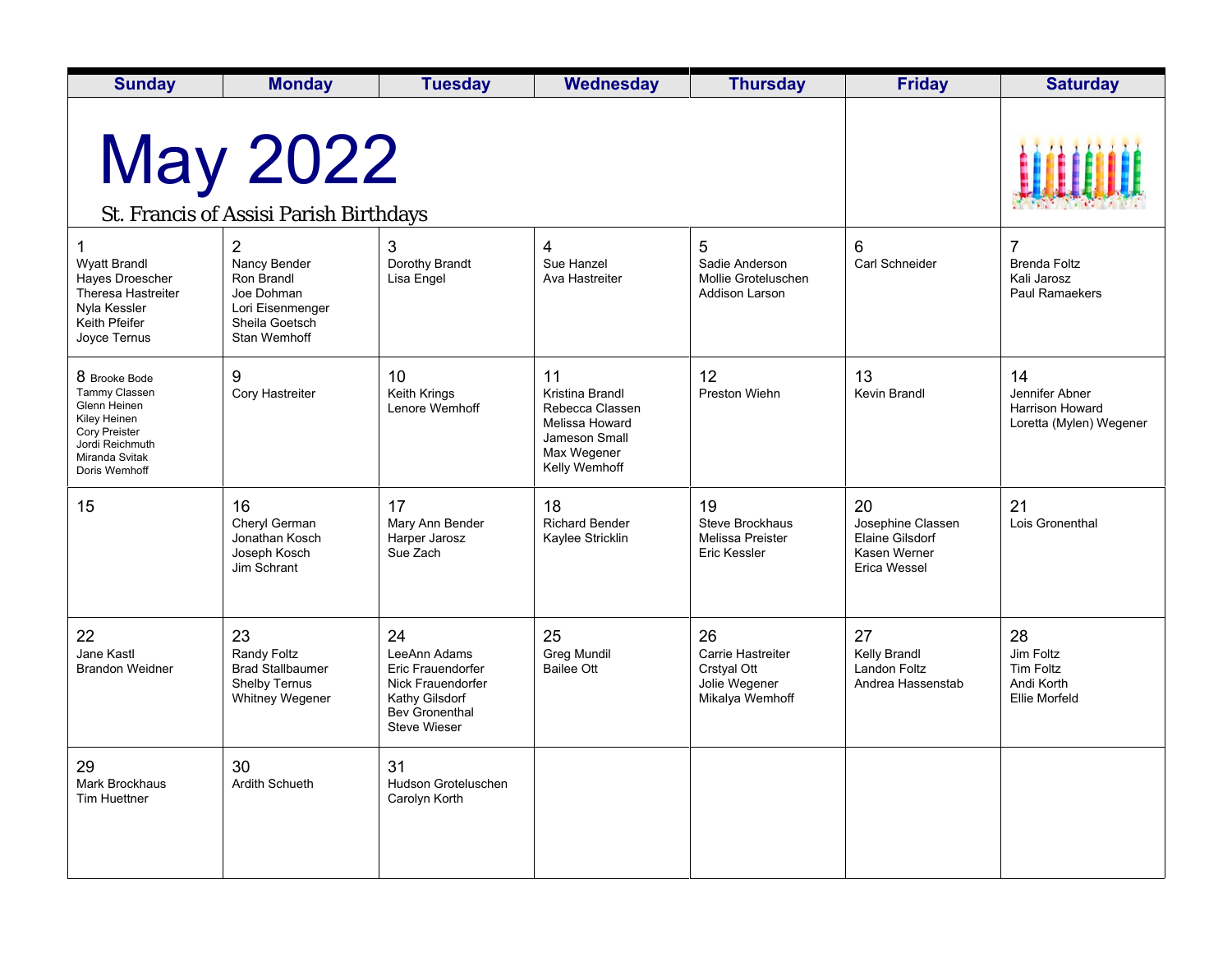# **St. Francis of Assisi Parish Pastoral Council Minutes March 15, 2022**

The meeting of the parish pastoral council was called to order by President Duane Kosch at 7:02 PM on Tuesday, March 15, 2022. Fr. Olsen led the opening prayer. Members present were Fr. Eric Olsen, Erik Baumgart, Bryan Reichmuth, Janet Eisenmenger, Duane Kosch, Brandon Morfeld, Taylor Werner and Kari Wieseler. Ken Classen and Dan Fehringer were excused.

The minutes from the January 17, 2022, meeting were reviewed and approved as written.

## **COMMITTEE REPORTS:**

#### **School Board:**

Mrs. Dunn congratulated the speech team for their  $3<sup>rd</sup>$  place finish at districts. Also, congratulations to the girls and boys basketball teams for their successful regular seasons and wishing them good luck in the post season.

Letters of intent were received from teachers and, at the time of the meeting, there is still uncertainty about who is retiring. With the recent Kindergarten teaching vacancy, Mrs. Rachel Jenkinson has been selected to fill this position starting this fall.

#### **Finance Board:**

Tuition discussion was held by the board, and it was decided to raise tuition 4% approximatly across grades 1-12 and slightly more for Kindergarten.

#### **Development:**

No update at the time of the meeting.

#### **OLD BUSINESS:**

No discussion was held in regards to any old business.

#### **NEW BUSINESS:**

There is a parishioner who knows of someone who is willing to purchase the Country Store and Mercantile buildings. The council did not see any reason not to sell these buildings to the interested party.

The church was approached about a parishioner who would like to buy the two sets of cabinets in the hallway leading to the parish hall. Duane Kosch will follow up with the location and situation with these cabinets and get back to the parish office on this request.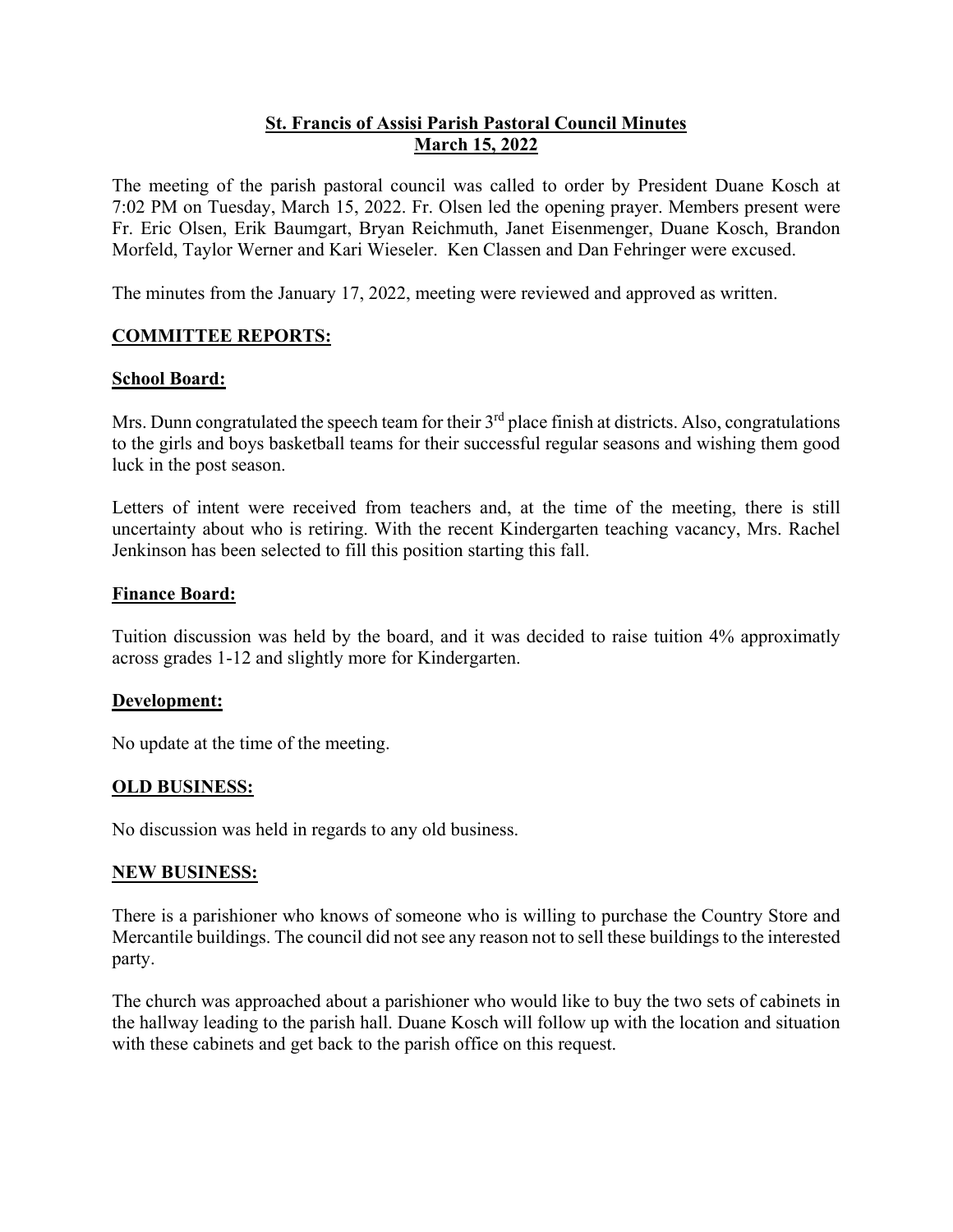## **PASTOR'S REPORT:**

Fr. Olsen met with a contactor in an effort to start gathering preliminary information on what it would take to renovate the current grade school versus building a new school. Some of the items that would need to be completed in a renovation based on the current grade school situation would be removal of asbestos, getting wiring up to code, adding an elevator, as well as installing a new HVAC system. Fr. Olsen suggested that with the size and space restrictions with the current grade school, a committee should meet to decide and develop a plan for a potential new grade school layout to present to an architect.

There was a recent meeting with the Archdiocesan Pastoral Planning team, and discussion was held in regards to the current Omaha Archdiocese priest situation. The total number of priests is expected to go from 105 to 84 in the next ten years, so there is an urgent need for reallocation of priests in order to keep the ratio of priests to parishioners relatively close to the same. In order to do this, there are plans to redesign the current clusters into "families" of parishes. The intent would be the assigned priests being allowed to say four Masses at two different sites per weekend. Leadership teams from each parish are planning to be formed and gather again towards the end of April. These teams will consult and gather input and present a proposal to the Archbishop at this time. A decision will be made after these meetings in regards to how to proceed with the new families.

The next meeting is scheduled for April 19, 2022, at 7 PM in the parish rectory.

The meeting adjourned at 8:08 PM with a prayer.

Respectfully, Kari Wieseler, Secretary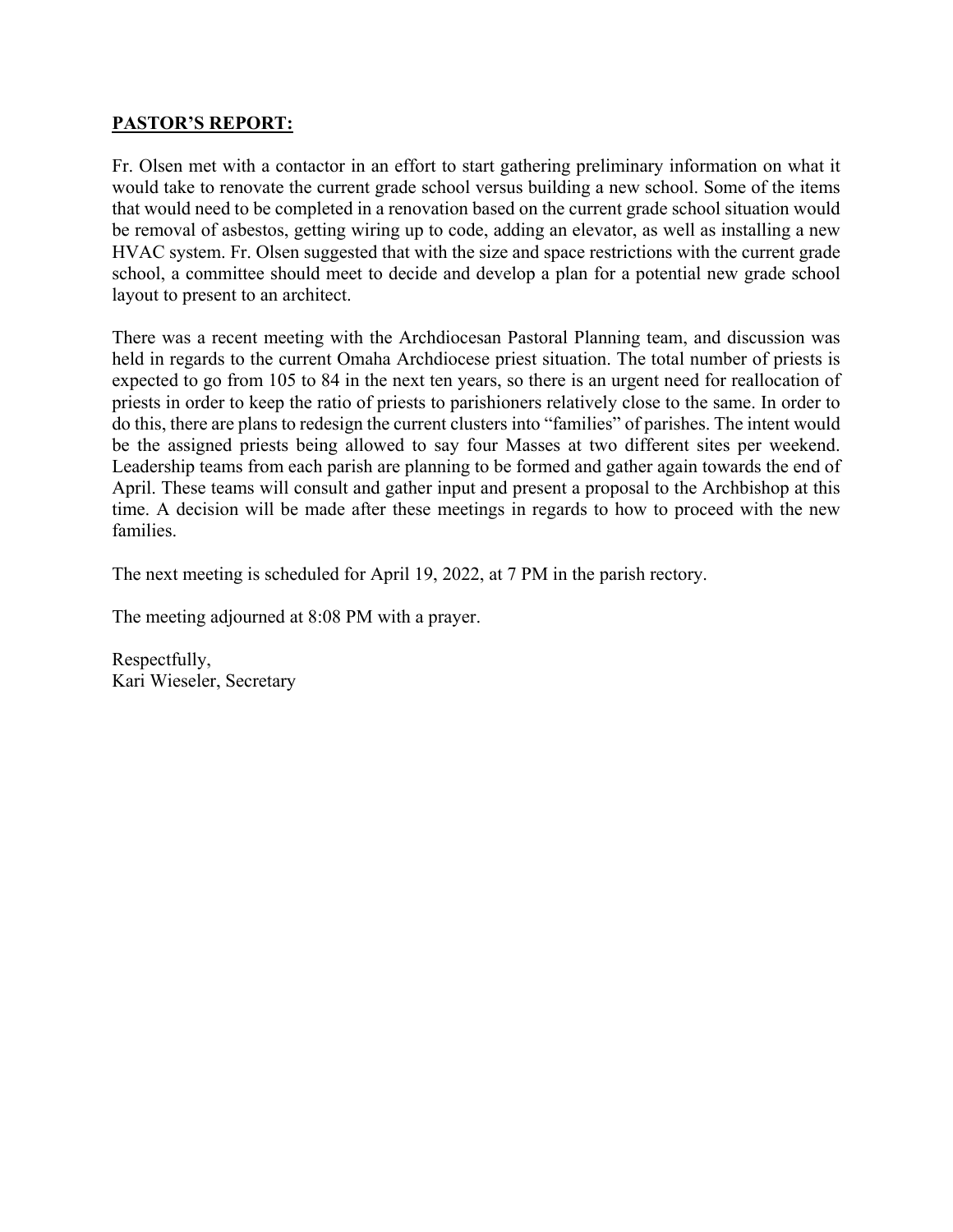# **St. Francis of Assisi School Board Minutes April 5, 2022**

The St. Francis school board met on Tuesday, April 5, 2022, in the rectory. Members present were Fr. Eric Olsen, Mrs. Jennifer Dunn, Todd Preister, Brandon Morfeld, Ethan Bruland, Brent Reichmuth, Lisa Geilenkirchen and Brenda Foltz.

The opening prayer was led by Brent Reichmuth.

No guests were in attendance.

The minutes and agenda were motioned and approved.

#### **MONTHLY REPORTS:**

#### **Administrator's Report:**

Congratulations to the girls' basketball team on their D-2 State runner-up title.

Congratulations to the LHF-HSF speech individualist who participated at State in Kearney. There were three medalists; Owen Weidner, Jocelyn Dunn and MarryRita Wegener.

#### **Finances:**

Subsidy from the church has begun again. The current situation looks good, some agreements have been made on past due tuition.

The maintenance and business teacher positions have been filled. There are still openings for a music and a junior high teacher.

#### **President Comments:**

It's great to have Fr. Steve back in many ways! The pastoral planning is underway, and there will be discussions going forward.

#### **April Business:**

Some members from the school board met with a couple teachers to come up with a list of specific needs for the new grade school.

LHF and HSF teachers have been meeting throughout the year to come up with a standardized grading system.

The school board approved a change to 40 hours of religion (previously 45), as a graduation requirement.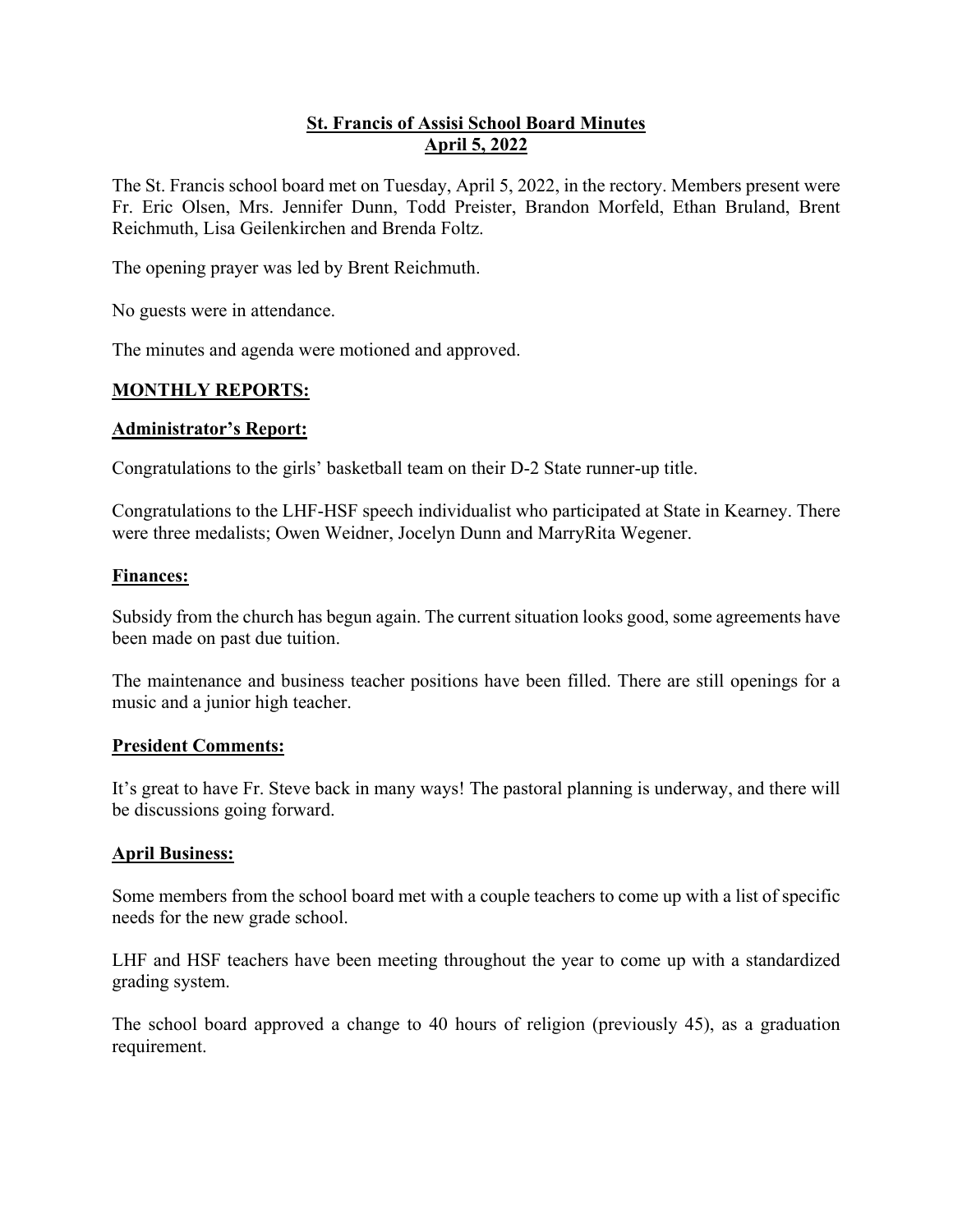Attendance at school during the spring quarter is an issue. Discussion was held on a solution and tabled until the next meeting.

Mrs. Dunn reached out to the Catholic School Office regarding the bylaws for school board elections. The bylaws state that most open positions are appointed, not elected. There will be two open spots on the school board. Interested individuals can contact a school board member. Fr. Olsen will have the final decision in appointing the new members.

The next meeting of the school board will be held on May 11, 2022, at 7 PM.

The closing prayer was led by Lisa Geilenkirchen.

Brenda Foltz, Secretary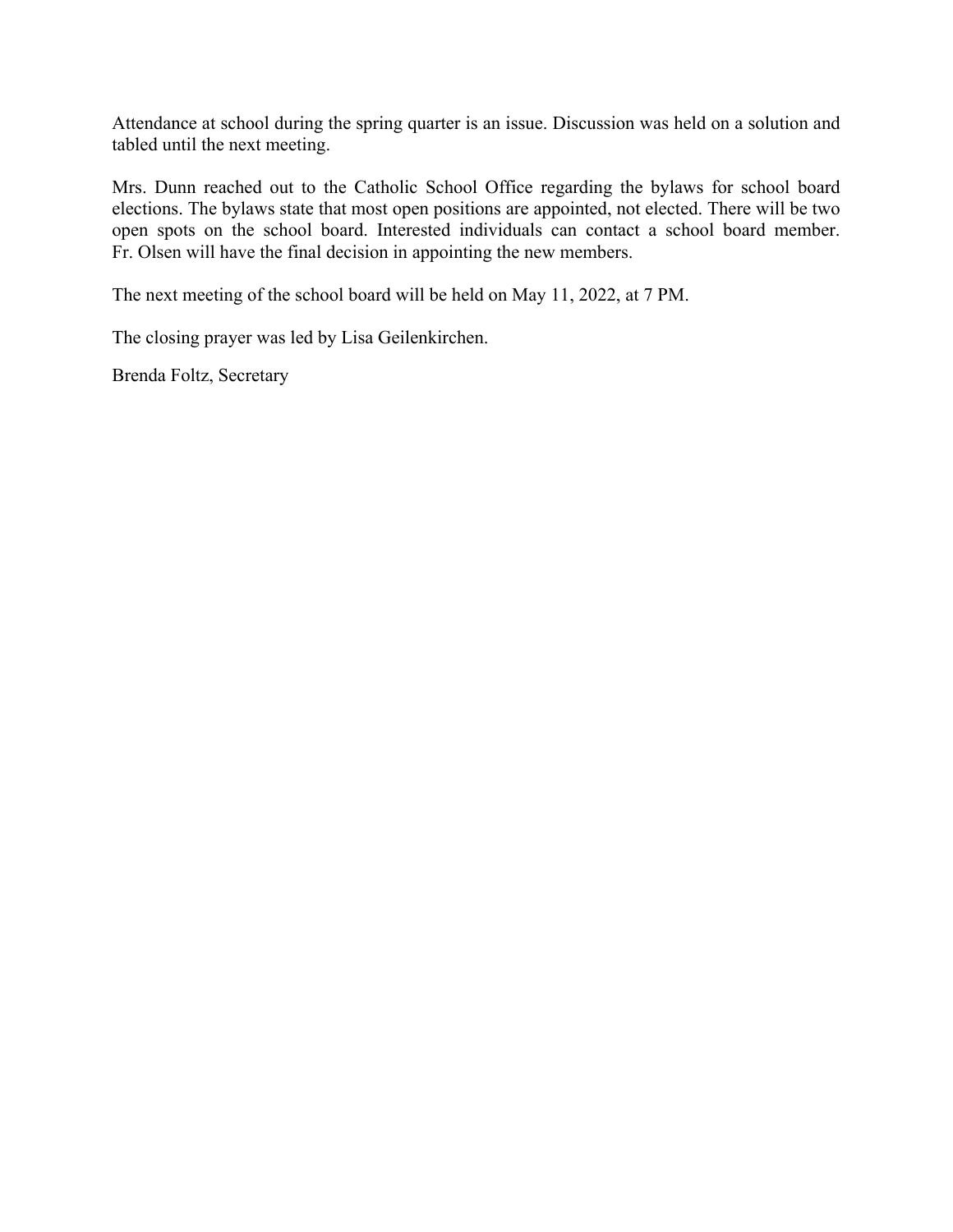# **St. Francis of Assisi Athletic Board Minutes April 18, 2022**

The St. Francis athletic board held a meeting on Wednesday, April 18, 2022, in the library. The meeting was called to order at 7 PM by Athletic Director Eric Kessler. Members present were Eric Kessler, Linda Bender Deacon Tim Howard, Melissa Howard, Kevin Kosch, Paula Kosch, Josh Wessel, Erica Wessel, Adam Wietfeld and Karen Wietfeld. Kevin Bender was excused.

The meeting opened with a prayer led by Eric Kessler.

The minutes were reviewed. A motion to approve the minutes was made by Deacon Tim Howard and seconded by Paula Kosch.

The treasurer's report was reviewed. A motion to approve the treasurer's report was made by Erica Wessel and seconded by Karen Wietfeld.

The expense report was reviewed. A motion to approve the expenses was made by Kevin Kosch and seconded by Adam Wietfeld.

St. Francis will host two track meets this year, the St. Francis invite on April 26 and the Goldenrod Conference on April 29. Black Squirrel Timing will be used for the conference meet as there will be eleven teams participating.

The St. Francis Golf Invite will be held on Thursday, April 25, at Steepleview.

Donations have been received by the board for a basketball shooting machine. The technology and design has improved on machines; thus it would greatly enhance our programs. In order for this to be purchased, more donations would be necessary. The old shooting machine is currently for sale. Anyone interested in purchasing it may contact Josh Wessel at 402-920-0260.

Thank you to Pinnacle Bank for sponsoring the 3-point program again this year.

The old gym floor will be sealed when the main gym floor is sealed this summer. Also, the cushions around the backboards need to be replaced in the main gym.

Thank you to Kevin and Denise Kallwiet (Fontanelle Hybrids) for water and popcorn donations again this year!

The next meeting is scheduled for May 16, 2022, at 7 PM.

The meeting adjourned at 7:50 PM.

Linda Bender, Secretary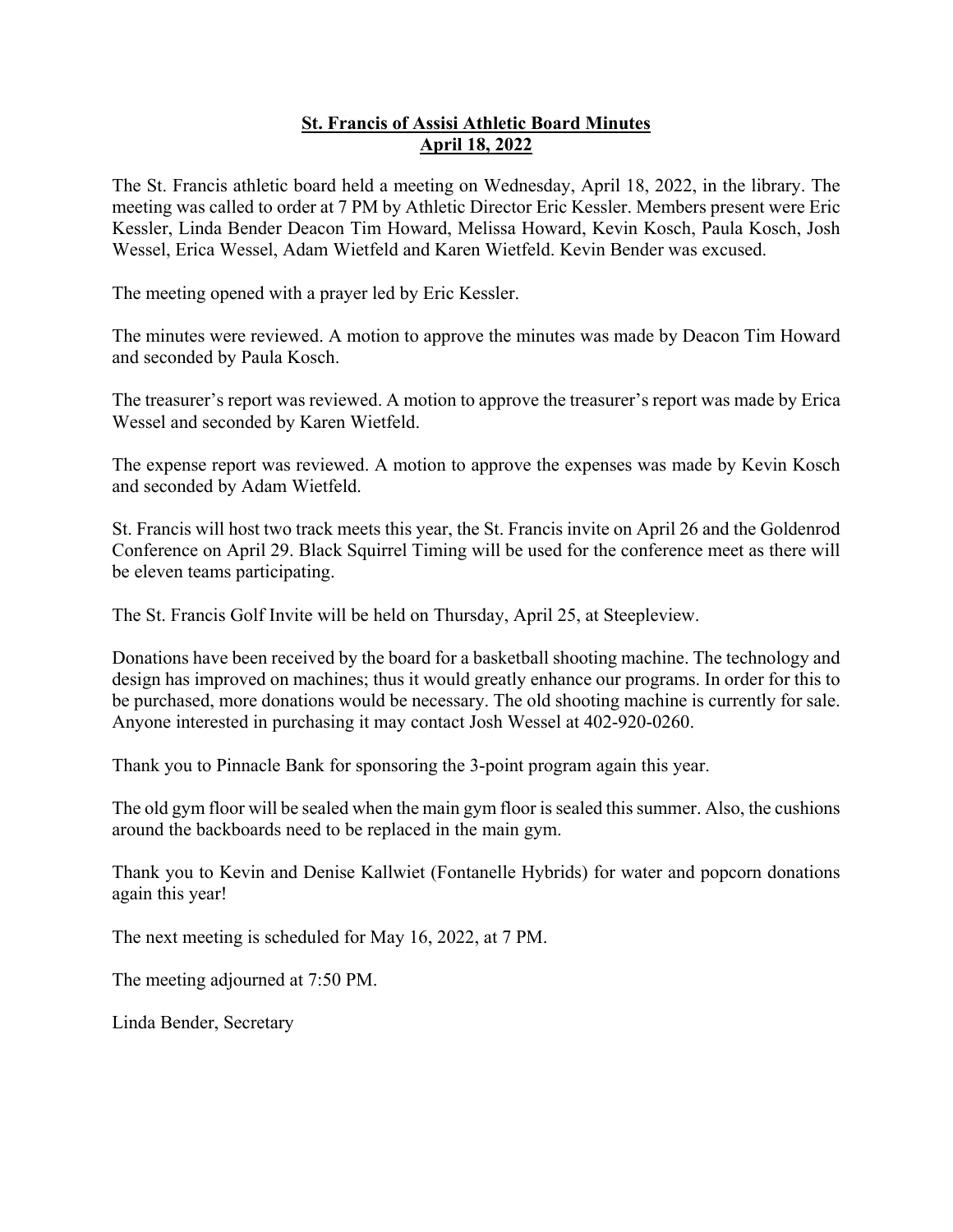#### **St. Francis of Assisi Parish Finance Board Meeting Minutes April 21, 2022**

The meeting of the finance board opened with prayer led by Fr. Eric Olsen at 7:00 PM on Thursday, April 21, 2022. President, Bryan Reichmuth, called the meeting to order.

Those present were Fr. Olsen, Kevin Small, Lisa Krings, Carol Wemhoff, Ashley Krings, David Wegener, Ethan Bruland, Bryan Reichmuth and Dan Fehringer. Tim Werner was excused and Duane Kosch was absent.

The March minutes stand as written.

The fiscal year-to-date financial reports were reviewed, discussed and approved.

The church received \$14,000 from the 500 Club. The pianists donated their tips which was greatly appreciated.

St. Francis did hire a replacement for Jim Wiehn. Ron Schroeder will be the new lead custodian. We are thankful and grateful to add Ron to the team.

The board discussed an estate planning seminar lead by Craig Pfeifer with the Knights of Columbus. We mentioned potential winter seminars so will table this for now and discuss at a later date.

We are moving forward with additional planning for potential grade school construction. We discussed how to manage the construction costs and additional operating expenses hitting the books at similar times. This will require more from our community, church and school families. Kevin Small mentioned and we discussed another religious group that recently underwent construction. They hired a third-party consultant to help with the capital campaign. The board agreed to look into this to help with the campaign process.

The new "parish families" have been announced by the Archdiocese, and we will be adding Ss. Cyril and Methodius in Clarkson to our old parish cluster. Ss. Cyril and Methodius Church in Clarkson not only has a parish, but a K-6 grade school. There is a group of parishioners planning to attend an Archdiocese meeting to gain insight on the new family structures.

# **Pastor's Comments**

Fr. Olsen added additional insight during the group discussion on the new grade school. He met with a parishioner with expertise to talk specifics on construction costs and plans to take more detailed numbers to the Archdiocese and then move forward with an architect.

The next meeting is scheduled for Tuesday, May 24, at 7 PM.

The meeting closed with a prayer and blessing led by Fr. Olsen.

Respectfully Submitted, Ethan Bruland, School Board President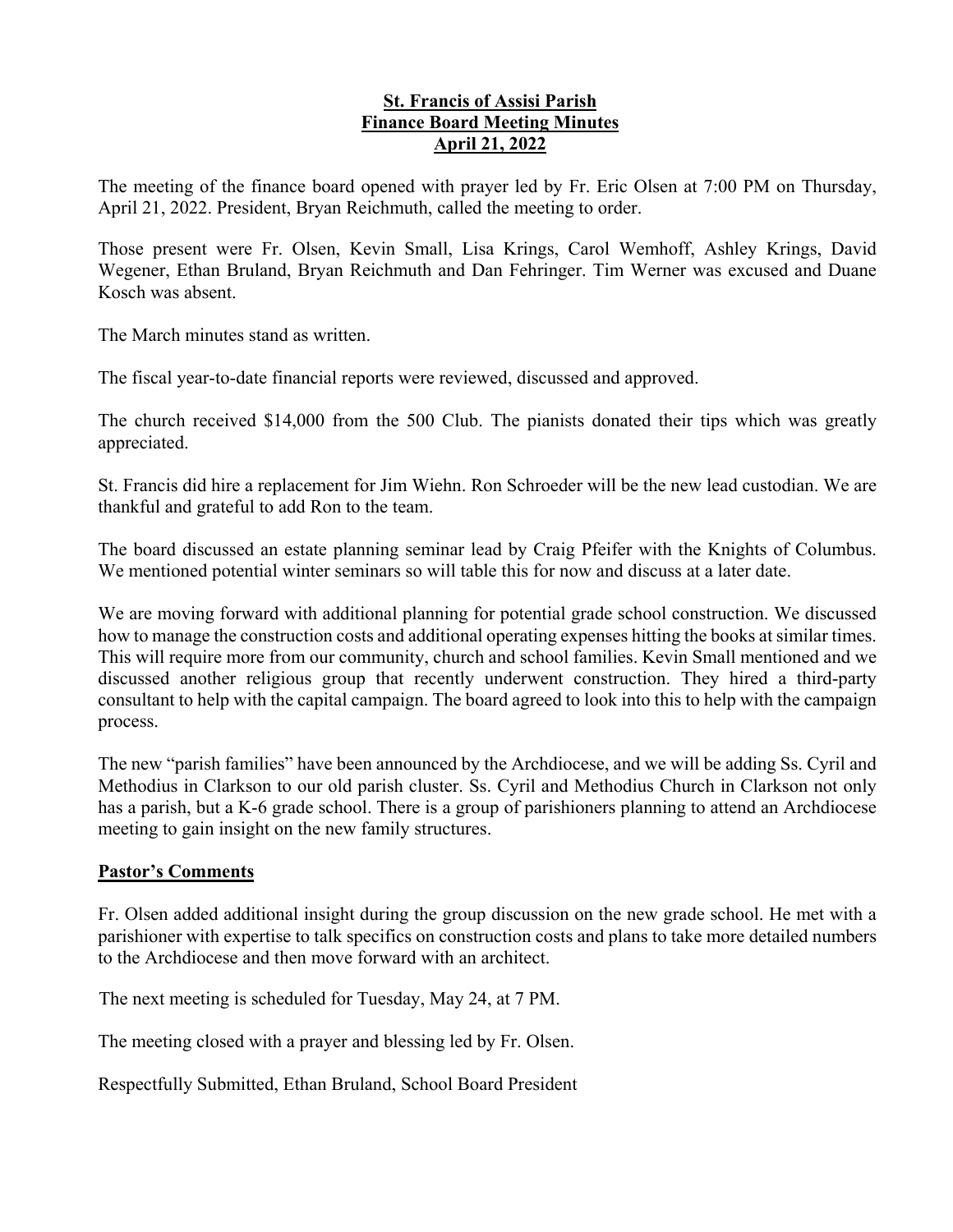# Liturgical Ministers for May 2022 - June 2022

Thank you for your ministry to your parish !! It is truly stewardship in action when we have all of the ministries filled at all the Masses! We ask that you mark your calendars and if you cannot be present to fulfill your obligation, that you trade with someone on the list, or find a replacement.

| Weekend                                                        | <b>Lectors</b>       | <b>Servers</b>                             | E.M.H.C.                                                        | <b>Greeters</b>                             | <b>Offertory</b>               |
|----------------------------------------------------------------|----------------------|--------------------------------------------|-----------------------------------------------------------------|---------------------------------------------|--------------------------------|
| <b>Sunday</b><br>May 1, 2022<br><b>10 AM</b>                   | Ginny Fehringer      | <b>Tatum Classen</b><br>Ty Classen         | Deacon Kent Sachau<br>Jordan Bender                             | Tim & Beverly Zach                          | Melvin & Karen Sueper          |
| <b>Sunday</b><br><b>First Communion</b><br>May 1, 2022<br>1 PM | Celie Anderson       | Gage Braun<br>Grace Braun                  | Deacon Dennis Anderson<br>Deacon Tim Howard<br>Gary Braun-Choir | Elaine Eisenmenger<br>Laurie Eisenmenger    | Rich & Phyllis Heinen          |
| <b>Saturday</b><br>May 7, 2022<br>5:30 PM                      | Corrine Haiar        | Khloe Hooker<br><b>Tucker Czarnick</b>     | Deacon Kent Sachau<br>Missy Braun                               | Chris & Amy Slama                           | Marlyn Theilen<br>Cathie Fuxa  |
| <b>Sunday</b><br>May 8, 2022<br><b>10 AM</b>                   | Rita Keller          | Jadyn Olmer<br>Jaiden Anderson             | Colten Wietfeld<br>Sarah Huettner                               | Dan & Ginny Fehringer                       | Michael & Natalie<br>Ramaekers |
| <b>Saturday</b><br>May 14, 2022<br>5:30 PM                     | Larry Korth          | Grace Braun<br>Gage Braun                  | Nathan Classen<br>Deacon Tim Howard                             | Dorothy Brandt<br>Karen Werner              | Jim & Lois Gronenthal          |
| <b>Sunday</b><br>May 15, 2022<br><b>10 AM</b>                  | Dave Krings          | Jett Reichmuth<br><b>Dominick Preister</b> | Deacon Dennis<br>Anderson<br>Karen Wieser                       | Mary Anne Haschke<br><b>Betty Brockhaus</b> | Bryan & Lori<br>Reichmuth      |
| <b>Saturday</b><br>May 21, 2022<br>5:30 PM                     | Dave Noonan          | Cade Wietfeld<br>Emily Stricklin           | Haley Schrage<br>Jarod Podliska                                 | Mary Korus<br>Mary Helen Fuchs              | Lynn Teply<br>Michelle Meyer   |
| <b>Sunday</b><br>May 22, 2022<br><b>10 AM</b>                  | Gene McPhillips      | Eli McPhillips<br>Drew Engel               | Taylor Werner<br>Ryan Goetsch                                   | Marge Albracht<br>Laurie Eisenmenger        | Alan & Jessica<br>Anderson     |
| <b>Thursday-Ascension</b><br>May 26, 2022<br><b>8 AM</b>       | <b>Bruce Pfeifer</b> | Tyson Wietfeld<br>Tate Wietfeld            | Sally Classen                                                   |                                             |                                |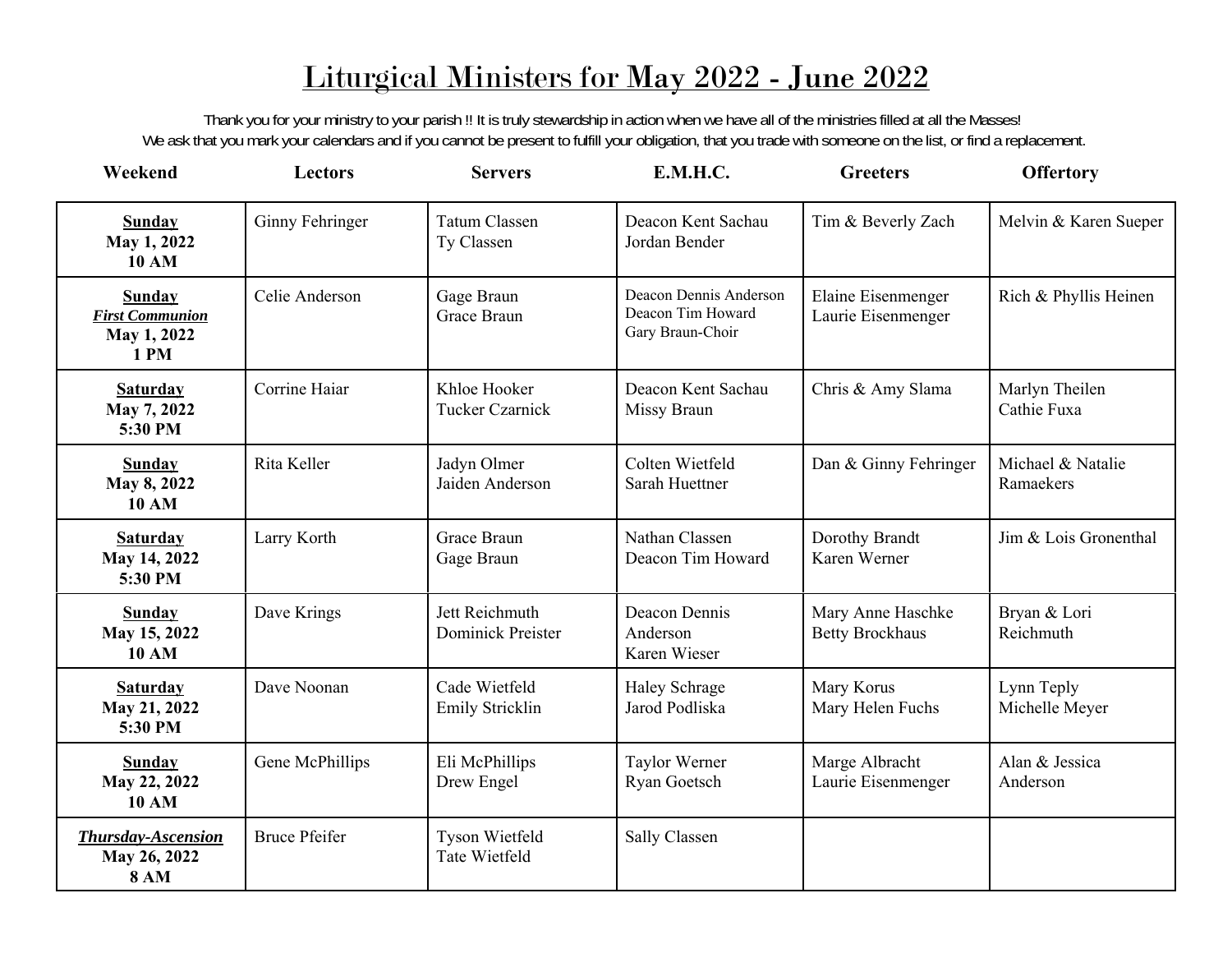# Liturgical Ministers for May 2022 - June 2022

Thank you for your ministry to your parish !! It is truly stewardship in action when we have all of the ministries filled at all the Masses! We ask that you mark your calendars and if you cannot be present to fulfill your obligation, that you trade with someone on the list, or find a replacement.

| Weekend                                                  | <b>Lectors</b>       | <b>Servers</b>                             | <b>E.M.H.C.</b>                            | <b>Greeters</b>                | <b>Offertory</b>                 |
|----------------------------------------------------------|----------------------|--------------------------------------------|--------------------------------------------|--------------------------------|----------------------------------|
| <b>Thursday-Ascension</b><br>May 26, 2022<br><b>7 PM</b> | <b>Dustin Ternus</b> | Gavin Geilenkirchen<br>Mason Geilenkirchen | Chelsea Werner<br>Andy Krings              | Michael & Natalie<br>Ramaekers | Russ & Terri Wilshusen           |
| <b>Saturday</b><br>May 28, 2022<br>5:30 PM               | Taylor Werner        | Phillip Keller<br>Drew Engel               | Deacon Dennis<br>Anderson<br>Melvin Sueper | Pat & Melissa Duesman          | Andy & Alison Reigle             |
| <b>Sunday</b><br>May 29, 2022<br><b>10 AM</b>            | <b>Todd Preister</b> | Wyatt Brandl<br>Jaiden Anderson            | Deacon Tim Howard<br>Gary Braun            | Glenn & Joyce Ternus           | Tim & Sheryl Wemhoff             |
| <b>Saturday</b><br>June 4, 2022<br>5:30 PM               | Terri Wilshusen      | September Babel<br>Gage Braun              | Deacon Tim Howard<br>Karen Sueper          | Tim & Connie Foltz             | Milo & Rita Herink               |
| <b>Sunday</b><br>June 5, 2022<br><b>10 AM</b>            | Makenna Wietfeld     | <b>Tanner Classen</b><br>Jett Dunn         | Deacon Kent Sachau<br>Taylor Werner        | Ken & Jane Backes              | Dale & Kelly Wemhoff             |
| <b>Saturday</b><br>June 11, 2022<br>5:30 PM              | Chris Braun          | Grace Braun<br>Jocelyn Classen             | Deacon Kent Sachau<br>Paul Eisenmenger     | Milo & Rita Herink             | Larry & Jeanette<br>Frauendorfer |
| <b>Sunday</b><br>June 12, 2022<br><b>10 AM</b>           | Jordan Bender        | <b>Tatum Classen</b><br>Ty Classen         | Dan & Ginny Fehringer                      | Bob & Shari Hajar              | Bob & Jody Preister              |
| <b>Saturday</b><br>June 18, 2022<br>5:30 PM              | Gary Braun           | <b>Tucker Czarnick</b><br>Khloe Hooker     | Glenn & DeAnna<br>Heinen                   | Jim & Marcia Schrant           | Dean & Mary Kosch                |
| <b>Sunday</b><br>June 19, 2022<br><b>10 AM</b>           | Celie Anderson       | Jadyn Olmer<br>Jett Reichmuth              | Deacon Dennis<br>Anderson<br>Dean Korus    | Deb Huettner<br>Marge Albracht | Russ & Patty Korth               |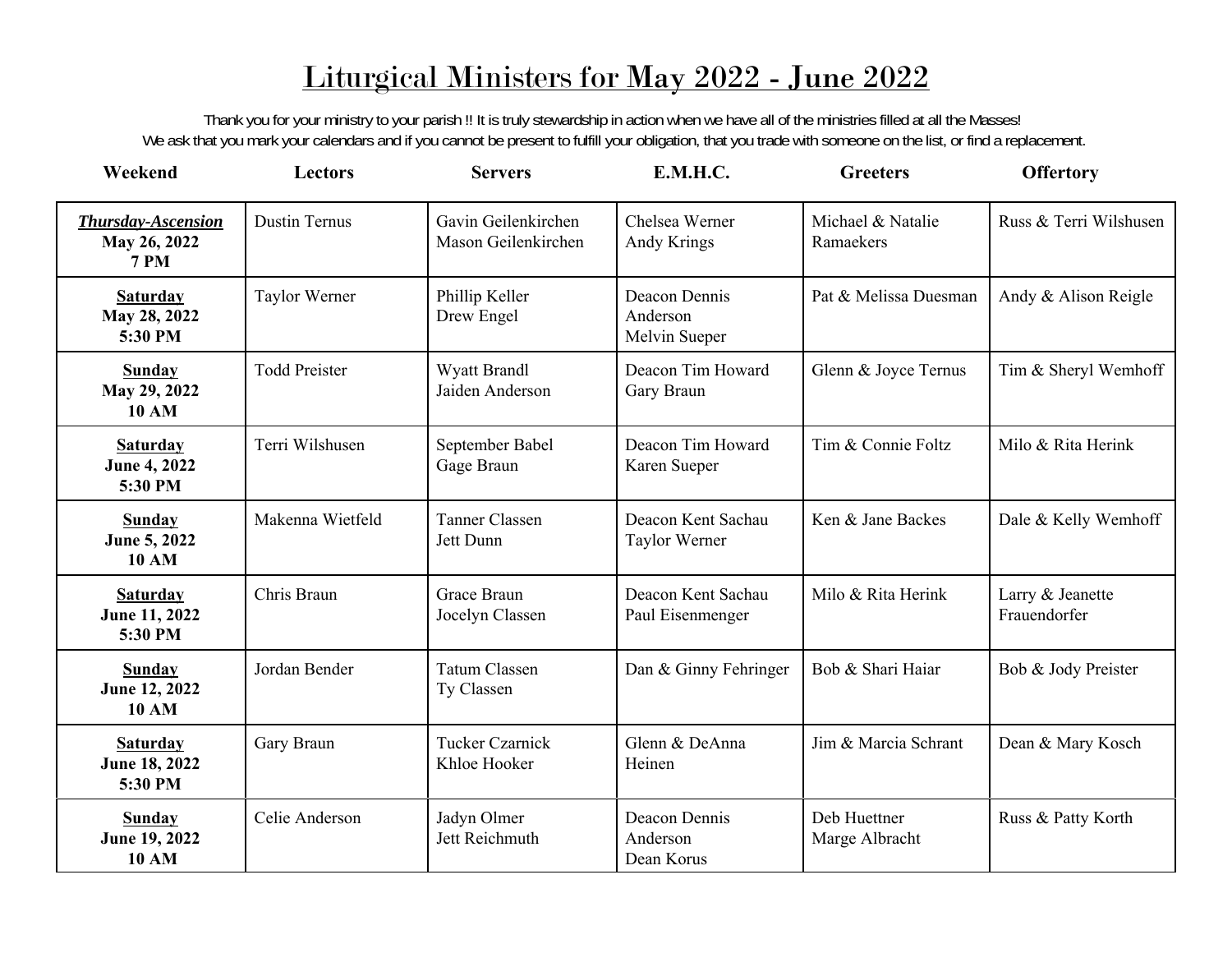# Liturgical Ministers for May 2022 - June 2022

Thank you for your ministry to your parish !! It is truly stewardship in action when we have all of the ministries filled at all the Masses! We ask that you mark your calendars and if you cannot be present to fulfill your obligation, that you trade with someone on the list, or find a replacement.

| Weekend                                        | <b>Lectors</b> | <b>Servers</b>                   | E.M.H.C.                                       | <b>Greeters</b>            | <b>Offertory</b>           |
|------------------------------------------------|----------------|----------------------------------|------------------------------------------------|----------------------------|----------------------------|
| <b>Saturday</b><br>June 25, 2022<br>5:30 PM    | Ethan Bruland  | Emily Stricklin<br>Cade Wietfeld | Deacon Dennis<br>Anderson<br>Jodie Eisenmenger | Francis & Connie<br>Jaixen | Tim & Sheila<br>Hassenstab |
| <b>Sunday</b><br>June 26, 2022<br><b>10 AM</b> | Ron Denkinger  | Carter Howard<br>Harrison Howard | Deacon Tim Howard<br>Andy Krings               | Ryan & Karla Zach          | JoJo & Jennifer Dunn       |

#### **April 2022 - 500 Club Winners:**

| 4/03/2022 | #295 | Daniel & Jordan Wegener |
|-----------|------|-------------------------|
| 4/10/2022 | #99  | Dave Veik               |
| 4/17/2022 | #275 | Dick & Evelyn Hemmer    |
| 4/24/2022 | #480 | Scott & Gina Weidner    |

## **Congratulations and thank you for your support**!



Congratulations to all those graduating from one level of education to another. This, of course, includes preschool graduates, high school graduates, college and postcollege graduates. All of these are important milestones that need to be recognized as gifts to be thankful for as well as gifts to be used to build up both the human family as well as the Church family. We wish you well in both the near and distant future.

# **First Communion Prayer**

Dear Jesus,

through bread and wine at the Last Supper, and by Your holy word, You gave the Eucharist to Your Church. You transformed common food and drinkinto Your Body and Blood, and offered us a share in Your lifein ways we still cannot fully understand. Grant now that these young people will always treasure the gift they have in You. Give them the grace to be faithful to You and to remain in communion with Your Church.As they receive their first Communion, the Bread of Life and Cup of Salvation,



make them always aware of the hope they have for eternal life in You. Amen.

Congratulations on your First Communion. May you feel the warmth and comfort of the Lord's love with you every day.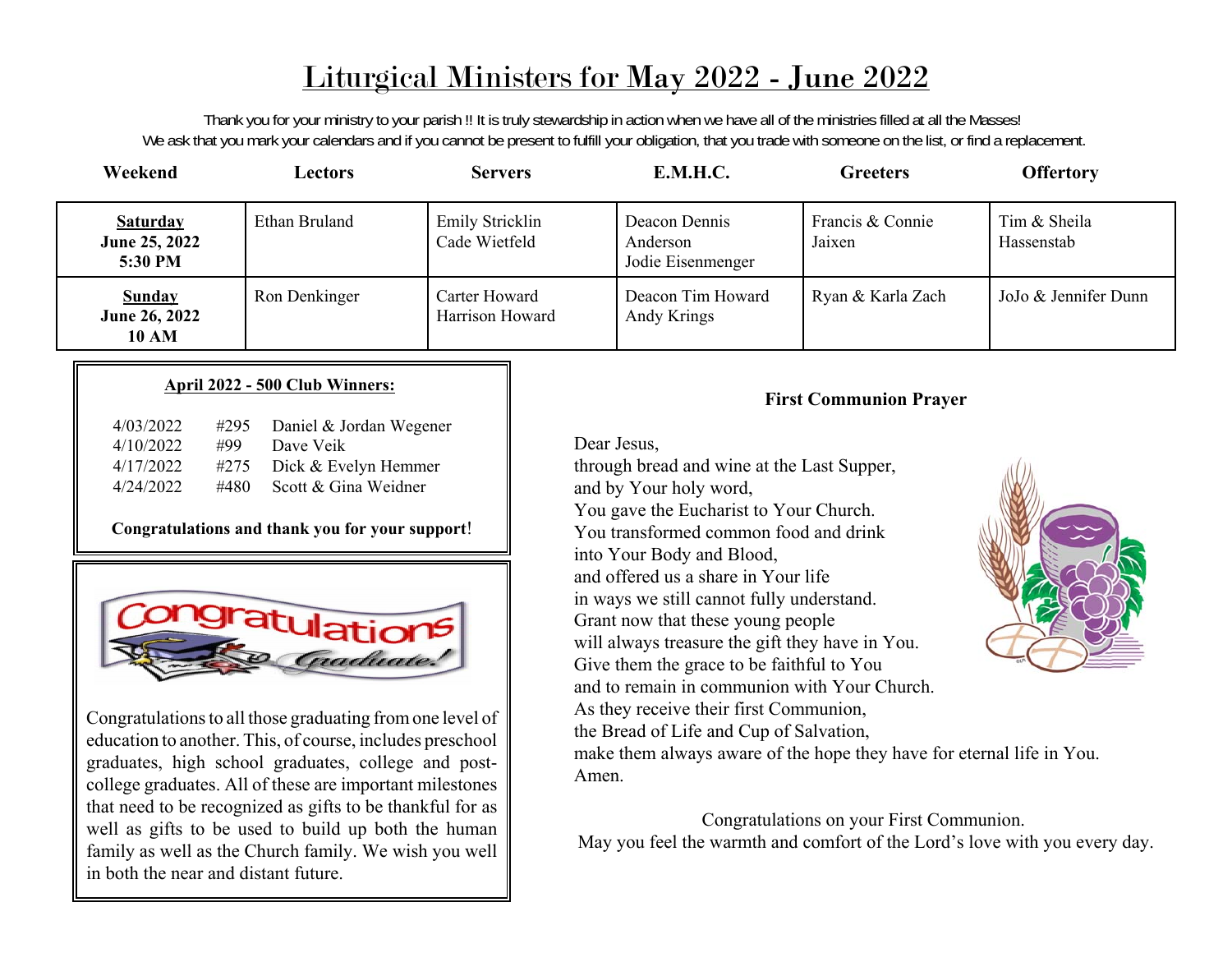# **Congratulations to the April 2022 Prize‐A‐Day Calendar Winners!**

| <b>Cal. Date</b> | Event               | <b>Amount</b> | Calendar# | Winner                         | City             | <b>State</b> |
|------------------|---------------------|---------------|-----------|--------------------------------|------------------|--------------|
| 4/01             | <b>First Friday</b> | \$75          | 25        | Carter, Tanner & Jacob Classen | Humphrey         | <b>NE</b>    |
| 4/02             | Weekday             | \$50          | 937       | Frank Kwapnioski               | Lincoln          | <b>NE</b>    |
| 4/03             | Sunday              | \$75          | 914       | Loran & Carol Wemhoff          | Humphrey         | <b>NE</b>    |
| 4/04             | Weekday             | \$50          | 1027      | Kristina Brandl                | Lincoln          | <b>NE</b>    |
| 4/05             | Weekday             | \$50          | 27        | Carter, Tanner & Jacob Classen | Humphrey         | <b>NE</b>    |
| 4/06             | Weekday             | \$50          | 1034      | Scott & Gina Weidner           | Creston          | <b>NE</b>    |
| 4/07             | Weekday             | \$50          | 1157      | Andy & Shae Wemhoff            | Humphrey         | <b>NE</b>    |
| 4/08             | Weekday             | \$50          | 902       | Pat Reichmuth                  | Garden City      | KS           |
| 4/09             | Weekday             | \$50          | 53        | Paul C. Beiermann              | Humphrey         | <b>NE</b>    |
| 4/10             | Palm Sunday         | \$200         | 937       | Frank Kwapnioski               | Lincoln          | <b>NE</b>    |
| 4/11             | Weekday             | \$50          | 837       | Brad & Amanda Busselman        | Lindsay          | <b>NE</b>    |
| 4/12             | Weekday             | \$50          | 858       | Tisha & Ella Foltz             | Humphrey         | <b>NE</b>    |
| 4/13             | Weekday             | \$50          | 1160      | Brandon & Jen Weidner          | Humphrey         | <b>NE</b>    |
| 4/14             | Holy Thursday       | \$200         | 1123      | Jake McCarty                   | Colorado Springs | CO           |
| 4/15             | Good Friday         | \$200         | 26        | Carter, Tanner & Jacob Classen | Humphrey         | <b>NE</b>    |
| 4/16             | Holy Saturday       | \$200         | 796       | Eloise Rollman Seward          | Omaha            | <b>NE</b>    |
| 4/17             | Easter Sunday       | \$2,000       | 355       | Jim & Lisa Danson              | Lincoln          | <b>NE</b>    |
| 4/18             | Weekday             | \$50          | 554       | Kurt Wegener                   | Norfolk          | <b>NE</b>    |
| 4/19             | Weekday             | \$50          | 586       | Nathan & Stephanie Laska       | Linwood          | <b>NE</b>    |
| 4/20             | Weekday             | \$50          | 358       | Tim & Connie Foltz             | Humphrey         | <b>NE</b>    |
| 4/21             | Weekday             | \$50          | 1043      | Jameson & Sara Werner          | Humphrey         | <b>NE</b>    |
| 4/22             | Weekday             | \$50          | 1009      | <b>Elizabeth Krings</b>        | Humphrey         | <b>NE</b>    |
| 4/23             | Weekday             | \$50          | 515       | Jeff Gorman                    | Plattsmouth      | <b>NE</b>    |
| 4/24             | Sunday              | \$75          | 269       | <b>Rich Bender</b>             | Humphrey         | <b>NE</b>    |
| 4/25             | Weekday             | \$50          | 774       | <b>Tim Rosenthal</b>           | Papillion        | <b>NE</b>    |
| 4/26             | Weekday             | \$50          | 389       | Trevin & Tara Foltz            | Humphrey         | <b>NE</b>    |
| 4/27             | Weekday             | \$50          | 508       | Noah Tillman                   | Kearney          | <b>NE</b>    |
| 4/28             | Weekday             | \$50          | 111       | <b>Bob Zach</b>                | Humphrey         | <b>NE</b>    |
| 4/29             | Weekday             | \$50          | 56        | Ken Wessel                     | Madison          | <b>NE</b>    |
| 4/30             | Weekday             | \$50          | 138       | Richard & Marilyn Albers       | Humphrey         | <b>NE</b>    |